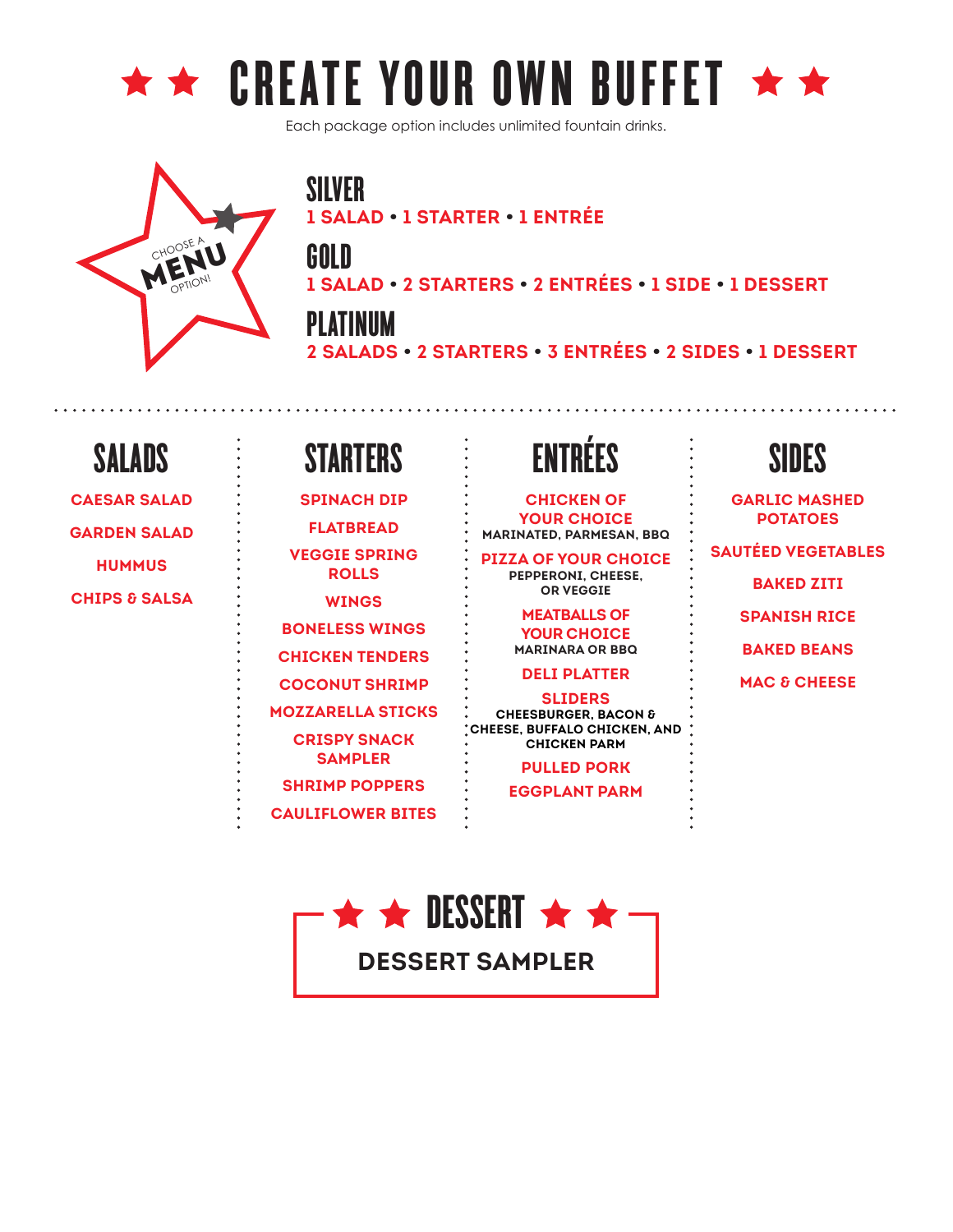

## $\star \star$  SPECIALTY PACKAGES

Each package option includes unlimited fountain drinks.

### 3 VARIETIES:

MADE WITH OUR SIGNATURE SAUCE AND SERVED WITH CHEESE-HERB BLEND AND CRUSHED RED PEPPER

**CHEESE** • **PEPPERONI** • **VEGETABLE**

Served with crispy wings, garlic breadsticks, and a Caesar salad.



#### **TENDER BBQ PULLED PORK AND CHAR-GRILLED CHICKEN BREAST PREPARED IN A SMOKY-SWEET BBQ SAUCE**

Served with mac & cheese, warm baked beans, fresh Caesar salad, and classic cornbread muffins

### SOUTHWESTERN BUFFET

#### CHOOSE YOUR BUFFET OPTION:

#### FAJITA BUFFET

**SEASONED GRILLED BEEF AND CHICKEN FAJITAS SAUTÉED PEPPERS AND ONIONS SPANISH RICE AND FIESTA BLACK BEANS**

**WARM FLOUR TORTILLAS AND NACHO CHIPS**

Served with salsa, sour cream, jalapeños, and shredded jack cheese.

. . . . . . . . .

#### TACO BAR BUFFET

**SEASONED GRILLED BEEF AND CHICKEN FAJITAS SPANISH RICE AND TACO FIESTA BEANS FLOUR TORTILLAS AND HARD SHELL TACOS TORTILLA CHIPS**

Served with salsa, sour cream, jalapeños, and shredded jack cheese.

### INDOOR PICNIC

#### CHOOSE ANY TWO OF THE FOLLOWING OPTIONS:

**GRILLED BURGERS**

**CHAR-GRILLED, MARINATED CHICKEN BREASTS ALL-BEEF JUMBO HOT DOGS** SERVED WITH SLICED CHEESE, PICKLES AND CONDIMENTS Served with mac & cheese, Caesar salad, and hearty rolls.

### ITALIAN MASTERPIECE

Marinated chicken breast, meatballs, and classic baked ziti with mozzarella

Served with roasted vegetables, warm garlic breadsticks, and fresh Caesar salad

### CONTINENTAL BREAKFAST

**A GENEROUS SPREAD OF BAGELS, MUFFINS, DANISH, AND WHOLE FRUIT.**

Served with coffee, tea, and a variety of juices.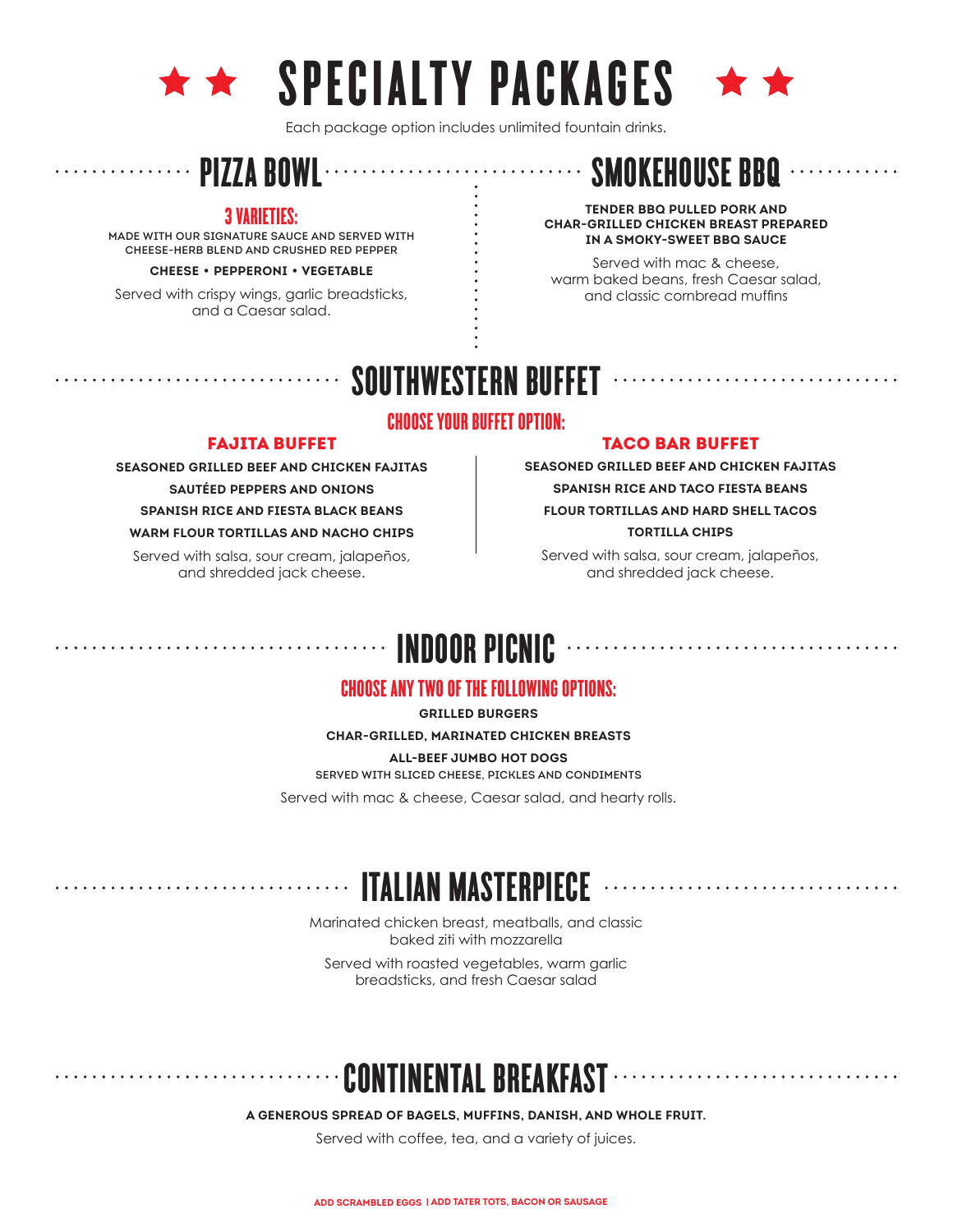

#### CAESAR SALAD

topped with parmesan. and creamy Caesar dressing Fresh Romaine lettuce, tortilla strips,

#### FRESH CHIPS & SALSA

and served with salsa. Nacho chips, lightly seasoned

#### GARDEN SALAD

served with Italian dressing on the side. carrots, tomato, and sliced cucumber; Fresh-cut romaine topped with shredded

#### ORIGINAL HUMMUS

celery, carrot sticks and pita chips. A mouthwatering spread served with

#### BAVARIAN PRETZEL DIPPERS

warm cheese sauce for dipping. Soft, salted pretzel sticks paired with

#### CHICKEN TENDERS

honey mustard. golden fried and served with Premium tender chicken breast strips,

#### CHEESY DIPPERS

marinara sauce. garlic butter and mozzarella; served with Warm breadsticks covered in

#### COCONUT SHRIMP

with a flavorful sesame ginger sauce. Fried to a golden brown and served

#### CAULIFLOWER BITES

Served with ranch dressing on the side. choice of buffalo or garlic parm sauce. Bite-sized fried cauliflower tossed in your

### ARTISAN FI ATRRFADS

Includes three flatbreads per order. Oven-fired Naan, freshly prepared in three delicious flavors

#### MARGHERITA

Shredded mozzarella, thin-sliced tomatoes, and grated Parmesan.

> PEPPERONI Classic mozzarella and savory pepperoni.

#### CHICKEN BACON RANCH Grilled chicken, bacon, mozzarella,

and ranch dressing.

#### PIGS IN A BLANKET

Mini hot dogs rolled in pastry dough and cooked golden brown. Served with mustard on the side.

#### MAC & CHEESE BITES

Perfectly fried bites of creamy mac & cheese served with a warm marinara sauce.

#### MOZZARELLA STICKS

The essential finger food. Crispy outside, melted mozzarella inside. Served with warm marinara sauce.

#### GRANDE NACHO BOWL

Classic nachos served with nacho meat, cheese sauce, jalapeño peppers, salsa, jack/cheddar cheese, and sour cream.

#### SHRIMP POPPERS

Bite-sized fried shrimp covered in sweet chili or buffalo sauce.

#### SLIDERS

buffalo chicken. Sliders in your choice of cheeseburger, bacon & cheese, chicken parm, and

CHICKEN BBQ Grilled chicken breast topped with a tangy BBQ sauce

#### MEATBALLS

Smothered in your choice of our signature marinara or BBQ.

#### DELI WRAP PLATTER

Choice of chicken bacon ranch, chicken caesar, and smoked turkey.

#### VEGGIE SPRING ROLLS

Crispy veggie spring rolls served with a sesame ginger sauce.

#### WINGS

Wings coated with buffalo, sweet chili, garlic parm, lemon pepper, or BBQ sauce and served with ranch dressing.

#### BONELESS WINGS

All white meat chicken coated generously with your choice of buffalo, sweet chili, garlic parm, lemon pepper, or BBQ sauce.

#### CRISPY SNACK SAMPLER

French fries, tater tots, and onion rings served with ketchup and ranch dressing.

#### CLASSIC PIZZA

16" pies CHEESE **//** PEPPERONI VEGGIE

SAUTÉED VEGGIES

A fresh blend of zucchini, yellow squash, peppers, and onions.

#### SPINACH & ARTICHOKE DIP

Our signature spinach and artichoke dip topped with melted mozzarella and our cheese-herb blend; served with tortilla chips.